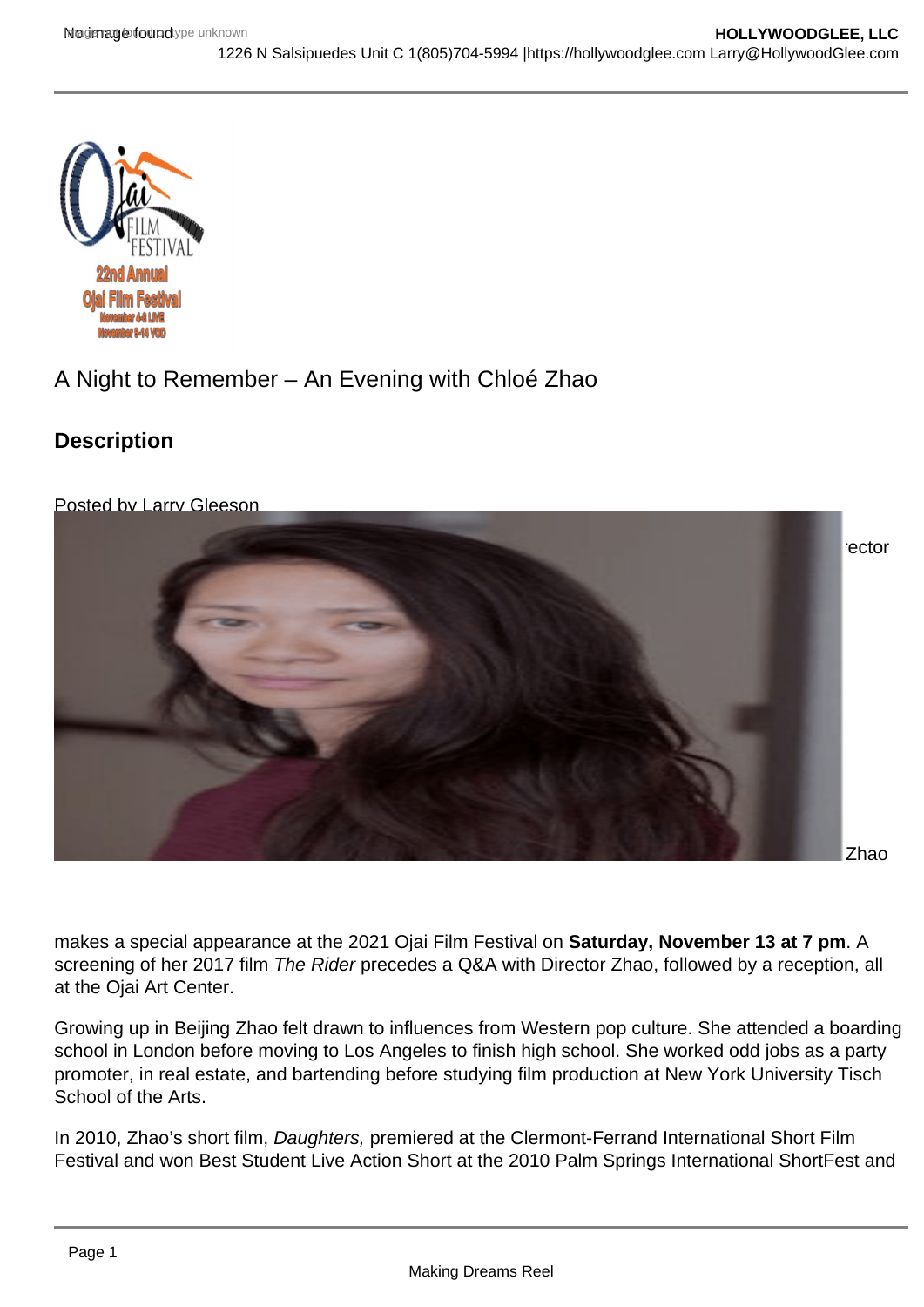Special Jury Prize at the 2010 Cinequest Film Festival.

Zhao directed her first feature film in 2015, Songs My Brothers Taught Me, which premiered as part of the US Dramatic Competition at Sundance Film Festival. It later played at Cannes Film Festival as part of the Director's Fortnight selection.

Zhao wrote, produced, and directed The Rider, an American contemporary western drama shot in the Badlands of South Dakota. The film won the Art Cinema Award at the Cannes Film Festival and received Independent Spirit Award nominations for Best Film and Best Director. Rotten Tomatoes wrote: "[The film's] hard-hitting drama is only made more effective through writer-director Chloé Zhao's use of untrained actors to tell the movie's fact-based tale."

The Rider follows a young cowboy's journey of self-discovery after a near-fatal accident ends his professional bronc riding career. Zhao engaged a cast of non-actors who lived on the ranch where she shot the film. Her inspiration came from a cowboy she befriended on the reservation where she filmed Songs My Brothers Taught Me.

Seating is limited for this special screening of The Rider with Academy Award-winning writer, director Chloé Zhao in attendance. [Tickets are \\$30 and can be purchased here!](https://ojaifilmfestival.com/product/chloe-zhao-film-qa/)

(Source: Ojai Film Fest News)

**Category** 

1. Academy Awards